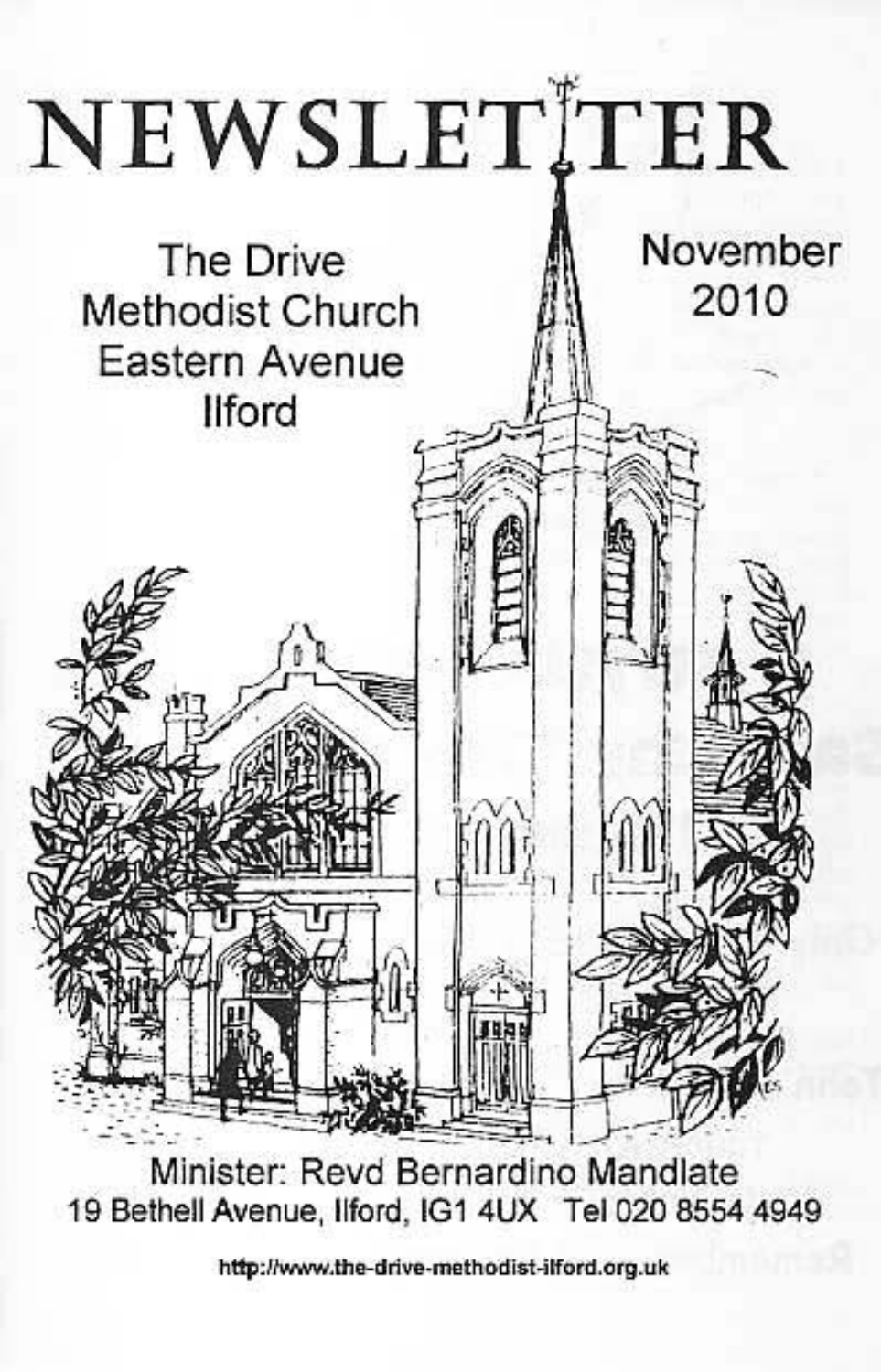# **November Birthdays**

We wish the following young people a very happy Birthday. Feyi Fadina Amy MacGinley Rochelle Inbakumar

#### **JMA Awards**

The JMA badges and certificates will be presented during the morning service on 21<sup>st</sup> November. The full amount raised by The Drive for JMA for 2009/10 will be announced at the same time.

You may like to know that the Methodist Children and Youth office have produced a new JMA prayercard. Two of our young JMA members were invited to write a prayer on the theme "connecting with the world and each other" in particular thinking of the situation in Haiti. I'm very pleased to say that their prayers were included and are printed on the back of the card. There are some at the back of the church – please help yourself.

# **Diane Foster**.

### **Pies at the bus stop**

We are again going to give out mince pies at the bus stop on the  $4<sup>th</sup>$ and  $11<sup>th</sup>$  of December from 10am to 12 noon. The first Saturday is also "share a skill" and "Creative Church" so we would like lots of helpers to spare half an hour to wish passers by a happy Christmas from The Drive Church.

If you would like to help please turn up at 10am.

Thanks. **Michelle and Jo**

#### **Helpers needed for the Sunday morning crèche.**

It is wonderful to have so many parents using the crèche on Sunday mornings and because of this we would like some extra help when we have a "full house". We need to have the correct ratio of adults to babies and if we have 6 babies we really need to have 3 adults. If you wouldn't mind being on standby on a Sunday morning then please see Jo Wright. **Jo.**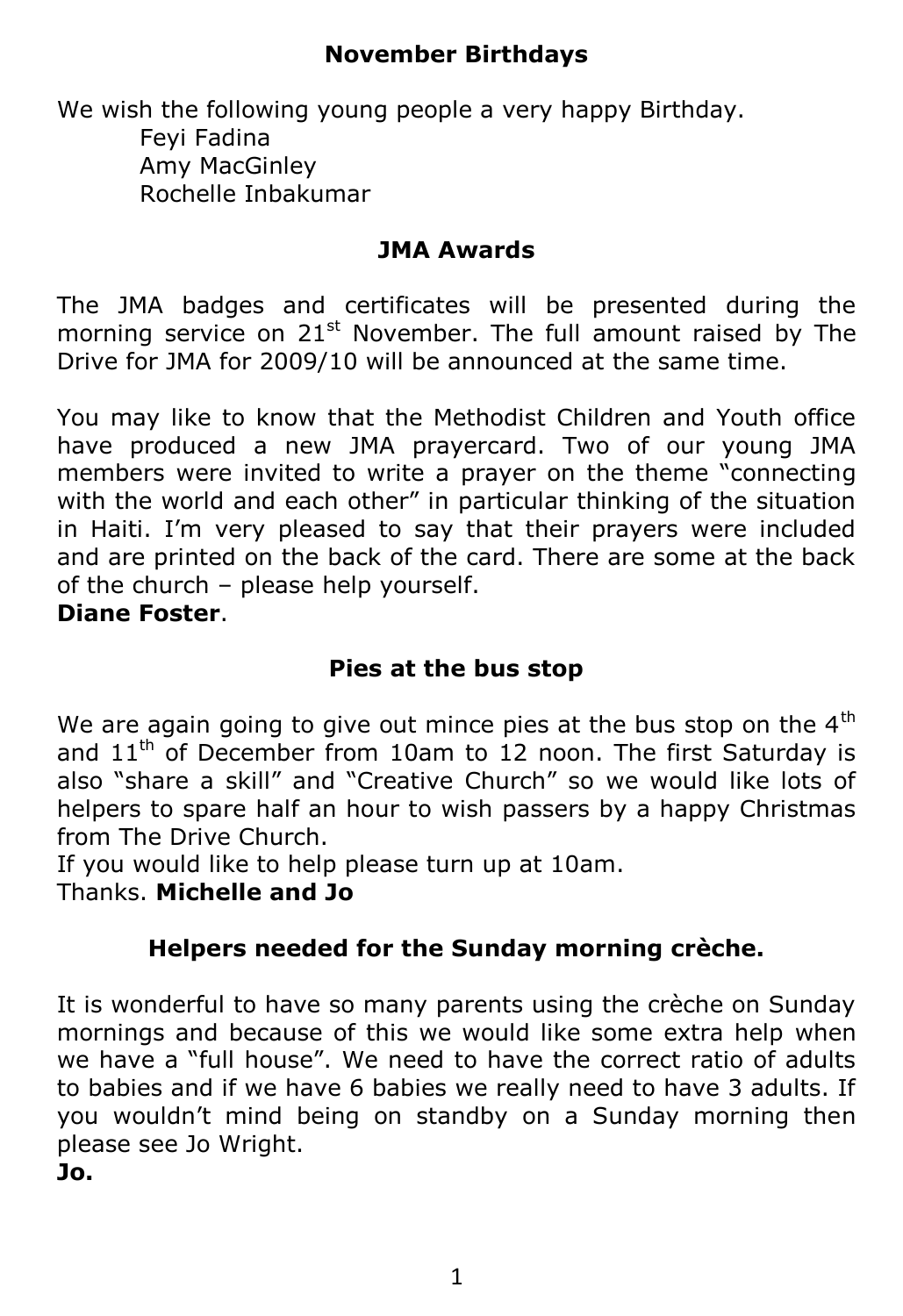# **Slide Evening**

Catherine and Frank thank everyone who supported the slide evening on October  $23^{rd}$  which raised £165. For Action for Children. **Frank**

### **Christmas Tree Festival**

It is with regret that I have to advise you that due to an apparent lack of enthusiasm shown both at the recent open meeting held in the parlour, and poor response to Anne's approaches to possible exhibitors, it has been decided that there will not be a festival this year, and consideration to holding it next year will be made by the Church Life committee at a future meeting.

#### **Roy Brunnen**

# **Church Fellowship**

The Church Fellowship have made a donation of £25 to the church fund from their small fund. The fellowship is a valuable part of The fellowship is a valuable part of the church calendar, and I urge as many of you as possible make an effort to attend, as Frank and Catherine are concerned that if there is a lack of numbers attending they will not be able to attract speakers. The next meeting is on November  $2^{nd}$  when The Revd Ken Nicholls will be speaking on "What's the use of Gardens?. The December meeting is a "Christmas Miscellany" which I am sure will also be very interesting.

### **Roy Brunnen**.

#### **Harvest**

We wish to give a huge thank you to all those who kindly donated goods at the Harvest Festival. I feel sure the eventual recipients of those goods were very grateful to the church for thinking of them. **Roy Brunnen**

#### **Tradecraft Table.**

As I reported last month, the running and stocking of this table has been undertaken by Michelle following Philippa who has of course moved away. Michelle has a catalogue of the goods which are available and would be delighted to show it to anyone who would like to consider buying from it.

Please support Tradecraft whenever you can.

## **Roy Brunnen**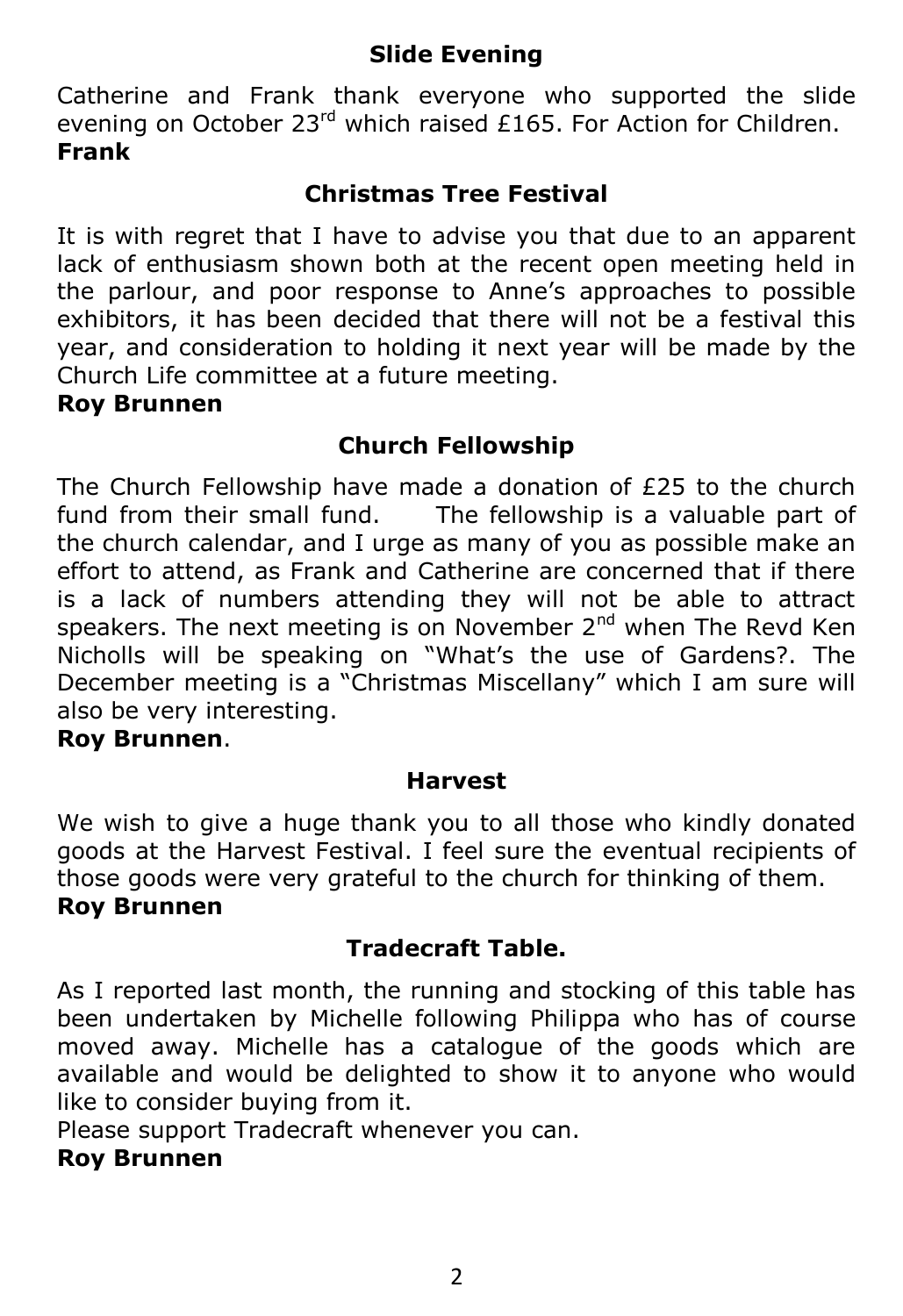### **FRED AND KENNETH**

We all appreciated the service on September 26 on the theme of the hymns of FRED KAAN (1929 – 2009) which our organist Andrew prepared and introduced. We heard about Fred Kaan's life and the experiences which helped to shape his beliefs and sang some the hymns which clearly expressed those beliefs, and which gave us something to think about. We have 8 of those hymns in Hymns & Psalms.

Writing in the Methodist Recorder on October 7, retired Methodist minister, the Revd. Kenneth Greet says he prays that God will give him 'a thankful heart and a discerning mind' (Caryl Micklem HP 548).He continues: "It is the discerning mind that I am concerned about in today's reflection. I cannot stand saccharine hymns and sloppy choruses that contain scarcely any theological seriousness nothing to think about."

This criticism cannot be levelled at the hymns of Fred Kaan.

#### **Frank Sayers**

# **AUTUMN FAYRE Saturday 13 November**

This is the last Newsletter before our Autumn Fayre on Saturday 13 November.

We have around 20 stalls organised and there will be a full range of refreshments throughout the day. Stalls range from Home Produce to Christmas gifts to a Car Wash, but the success of the day depends on getting people through the door. Programmes will be available by the end of October and I would encourage everyone to use these to publicise the Fayre amongst their family, friends and neighbours.

We will also be calling for volunteers to distribute Programmes to houses in the neighbourhood during the week commencing 1 November.

We are still looking for stock for the following stalls:

Doreen & Eddie need **second hand books**

Amy & Florence need **DVDs, VHS tapes, computer games etc**

Janet W is looking for **Christmas gifts**

Janet B is looking for cakes for her **cake stall**.

Anne D needs **Bric a Brac**

Pre School are looking for **second hand toys**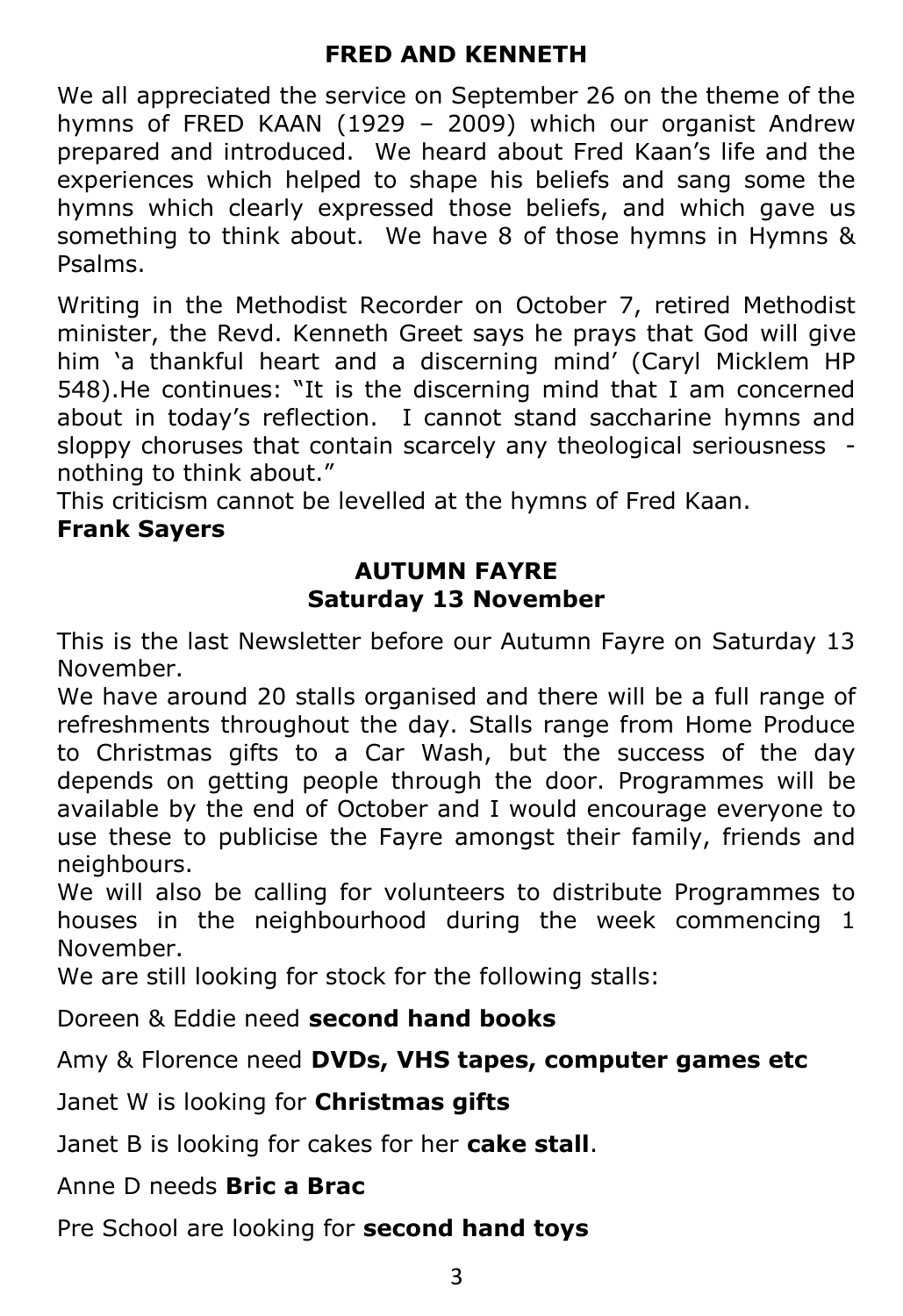One new stall is called **50:50**. This is an opportunity to bring along any item to sell for up to £50. If the item sells you receive 50% of the sale price.

We will be setting up the stalls on Friday  $12<sup>th</sup>$  November from 6.00pm. If you have items for any of the stalls please bring them along on Friday evening so that everything is ready for Saturday morning.

The Fayre opens at 10.00am on Saturday. I look forward to seeing you all there.

### **Jeremy**

# **VALENTINE SINGERS CONCERT**

Nocturne – Music of the Night for voices and piano from the Renaissance to Rodgers and Hart via Mozart, Chopin, Elgar and Barber

Saturday 13<sup>th</sup> November at 7:30pm Barnardo's Church, Tanners Lane, Barkingside.

Tickets £10, £8 (seniors), £5 (students/benefit holders) (£2 more if bought on the door) available from Andrew Taylor

www.valentinesingers.org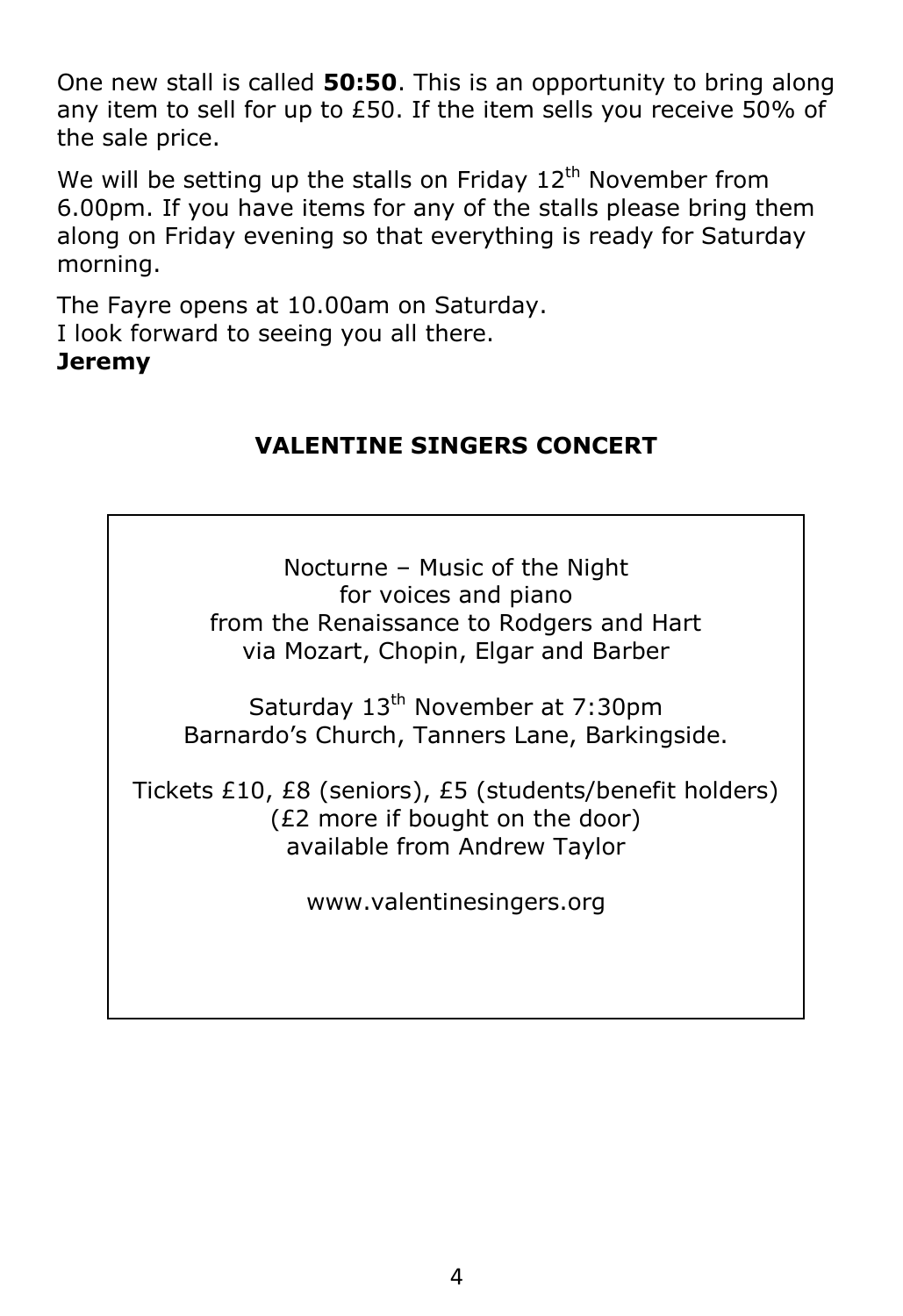# **Ferrari Thrill**

I'm still not sure what I did to deserve it, but earlier this year I was privileged to receive a 'special award' from my employer. I could have chosen anything from their catalogue – M&S vouchers, a case of wine – but instead, I decided to use it to do something a bit different. I chose a '*Ferrari Experience'* at the famous Silverstone motor racing circuit, home of the British Grand Prix.

Friday  $8<sup>th</sup>$  October dawned dry and I drove to the circuit in Northamptonshire and duly reported at reception to complete the formalities. After a short wait, I joined 27 other budding racing drivers in the briefing room, where a professional racing driver explained the rules, cornering techniques and principles of high speed car control. Then on to the dressing room to be fitted with a crash helmet before going outside to where an array of Ferraris, Aston Martin DB9s, Lamborghinis and Lotuses awaited us!

My car was a Ferrari F430, in traditional red livery, sporting the racing number '08'. I squeezed into the driving seat, and Ken, my instructor quickly ran through the various controls and pointed out a few things to watch out for. Then off we went down the long road that leads to the circuit, the gentle hum of the powerful engine behind me giving little clue that this car is capable of 196mph and of reaching 60mph in less than four seconds!

The first lap was spent learning the racing line, so the corners were taken (relatively) slowly but on each successive lap, confidence and speed gradually increased and with Ken's help, the third and final lap produced some exciting moments and the roar of the engine at maximum acceleration has to be heard to be believed!

All too soon we were slowing down to exit the track and back at reception I queued up to receive my certificate, an action photo of me on the track and most valuable of all, an in-car video of the entire drive so I can re-live the experience over and over again.

No lap records were broken - Jensen Button and Lewis Hamilton can relax - but the exhilaration of powering that £100,000 thoroughbred through Abbey Curve at close to 100mph and screaming down the Hanger Straight nudging 130mph will be with me for a very long time and I can't wait to try it again. Anyone want a lift to Church next week???

**Mike Seviour**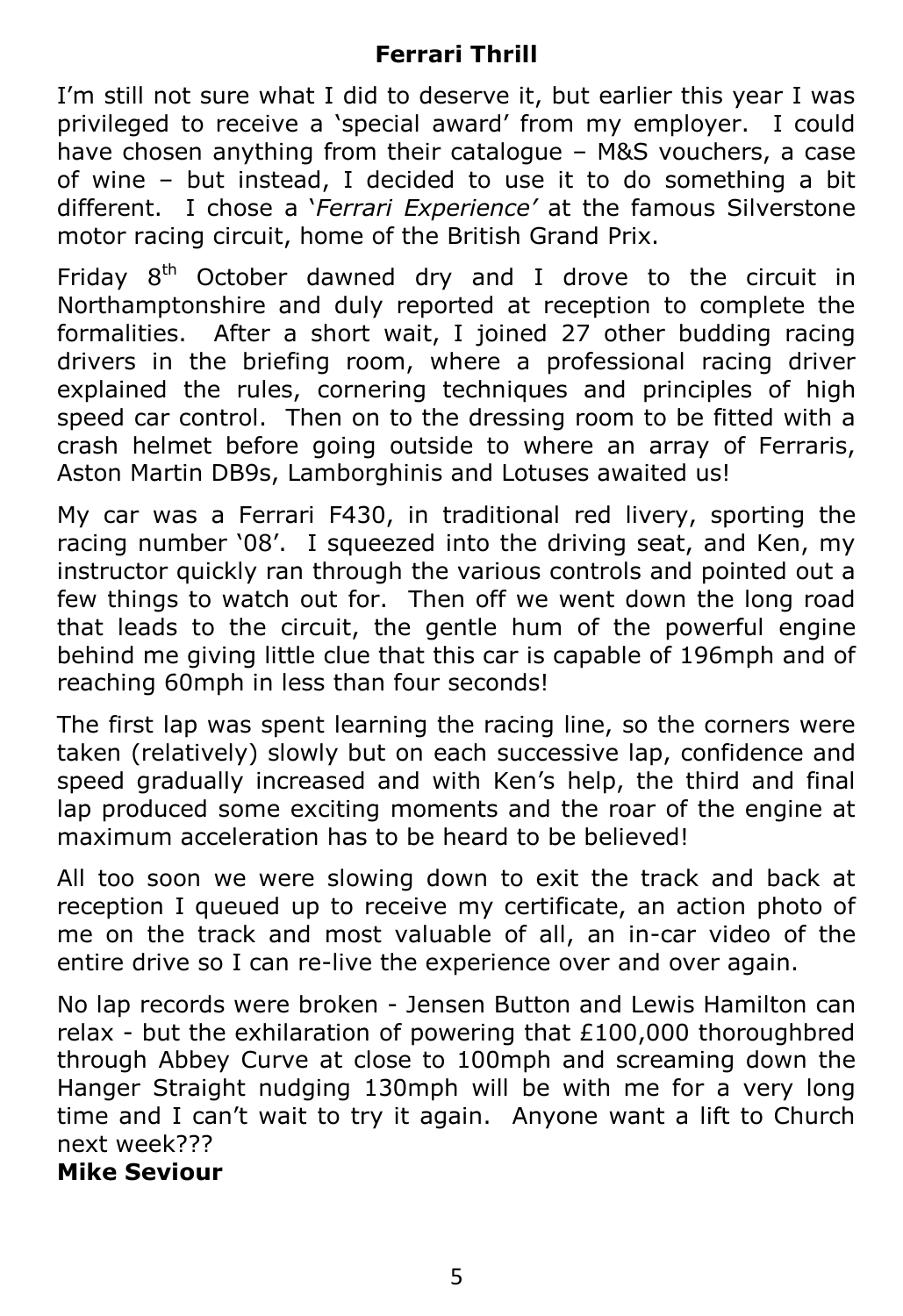#### **MEET THE MEMBERS OF THE CONGREGATION FRANK SAYERS writes:**

It is exactly 60 years since I came to Ilford to take up a teaching post in the Borough of East Ham (which later became part of the much larger London Borough of Newham), having just completed my National Service. I served all my teaching career in various primary schools in the Borough, a period of enormous change, which has continued since my retirement from teaching in 1987.

To me, the most worthwhile and interesting changes were in the teaching of Mathematics in Primary schools. In 1950 the main emphasis was on the teaching of computation and mental arithmetic, and this soon broadened out to include, among other aspects, the study of size and shape, such as 'block graphs' to express relationships, which studies lent themselves to much Art and display work. You can define Mathematics as the study of relationships, and the expression of those relationships in abstract terms.

I was not happy with all the changes that took place while I was teaching, and felt it was wrong that computation was, and still, is I believe, somewhat neglected.

I started to attend The Drive Church (then known as Eastern Avenue Church) occasionally in the early fifties. My elderly father was then living alone in Worthing, where I was born and brought up and I spent much of my spare time with him.

Then I helped in the Sunday School, mainly with the teenagers, till I was asked to be the organist to which I reluctantly agreed, as there was no-one else available, and gave up the Sunday School work. I had just married Catherine, so this meant that for the next 33 years we were unable to sit together in church. In those days there were two services every Sunday, and there were many weddings as well, often of couples who were not church goers.

There were also funerals, and the funerals of young people I found to be very sad occasions even when the family was not known to me. One very joyful occasion was the service for Mayor's Sunday, held in our church in June 1986, when our present Senior Steward, Roy Brunnen was Mayor of The London Borough of Redbridge. The Redbridge Youth Orchestra Brass Ensemble took part. Brass and Organ together made a glorious sound. Since Andrew Taylor has been our organist, I have been happy to be his deputy. **Frank**.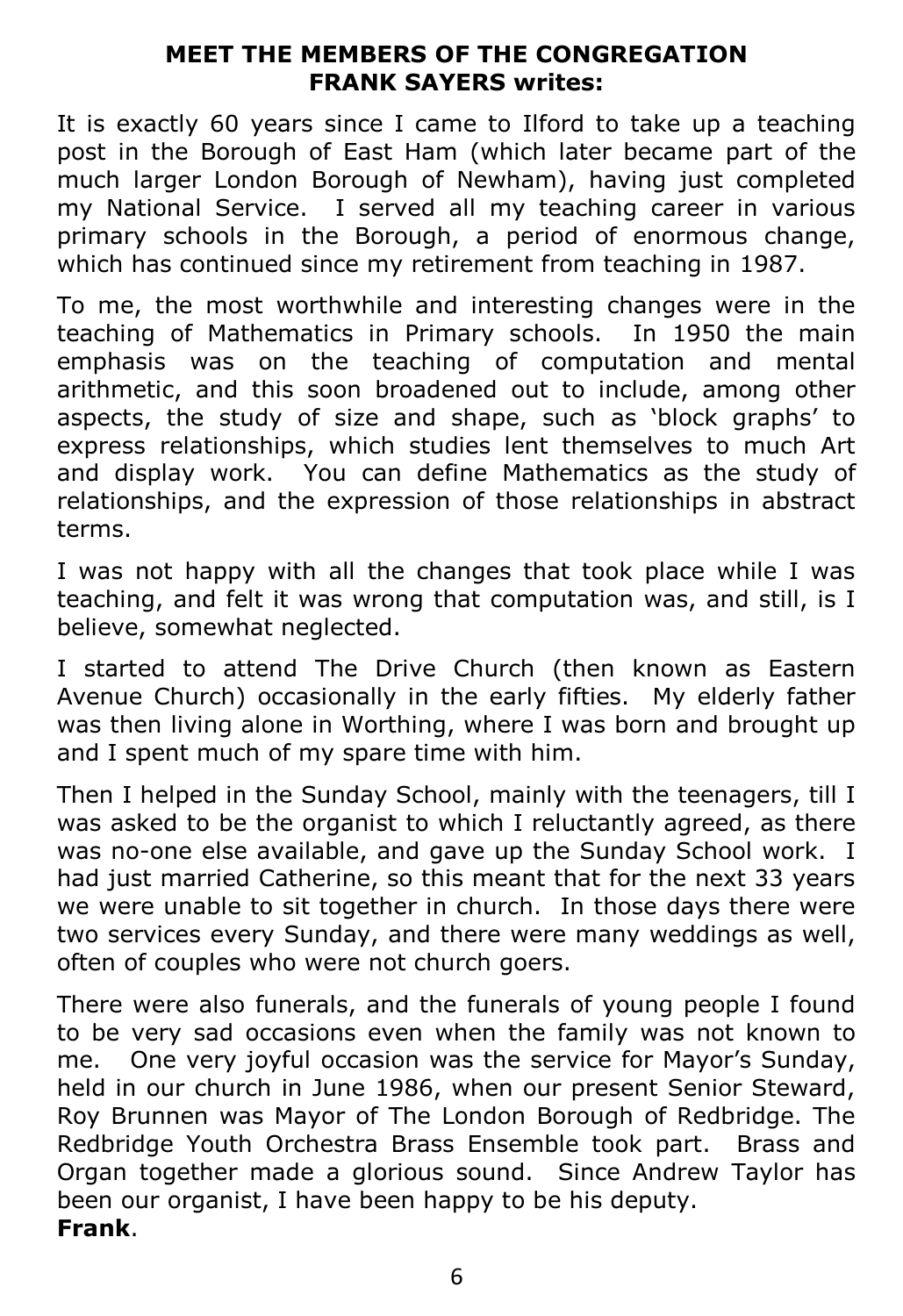### **Susannah Normanton climbed Kilimanjaro!**

On 2<sup>nd</sup> September 2010 I left Heathrow airport to embark on a 2 week adventure which would take me to the roof top of Africa. I went with a group of 10 other Cardiff University students, 9 of whom I didn't know. We arrived at Nairobi airport the following morning where we were greeted by our guide, Reggie, and set off on an 8 hour bus trip to Moshi, Tanzania. In the evening we were briefed about the trek and had an early night in preparation for the challenge ahead and to recover from our long journey.

Day one of the climb began with an hour long bus ride to Machame Gate where we would begin the walk. At the gate we met our assistant guides, Goodluck and Livingstone, and we set off into the jungle. The first day was spent bonding as a group and getting to know each other's favourite films, jokes and music. We walked for six hours and the jungle had just started thinning as we reached Machame Hut, camp. We were all overwhelmed as we arrived in camp. Our tents had been put up, we had a mess tent with camp chairs and tables and they even gave us popcorn. We were so incredibly well looked after; we didn't have to do anything.

We awoke to day two with hot water for washing and tea in bed which was a pleasant surprise. After a hearty breakfast of porridge, toast and omelette we began walking through the remainder of the jungle, with stunning views of where we had walked the day before. As we approached lunch the trees became sparse and the surroundings became more like moorland. The path became dusty and the incline became steeper. We were all delighted when we reached a hot lunch, having had packed lunch the day before, and couldn't quite believe our eyes as they started serving us up spaghetti bolognese. The walk from lunch to camp wasn't very long but it was quite steep so we took it nice and slow. When we arrived at camp, Shira Plateau, we had a quick rest and then went on a 45 minute acclimatisation walk in preparation for the large altitude gain the following day. Back at camp we watched the beautiful sunset over the mountains in the distance.

Day three was a struggle. I had been up sick in the night and didn't have much of an appetite in the morning. Reggie gave me some anti-nausea tablets which made me feel better for a while but the high altitude gain before lunch proved difficult for many of us. The terrain had changed again and we were now surrounded by large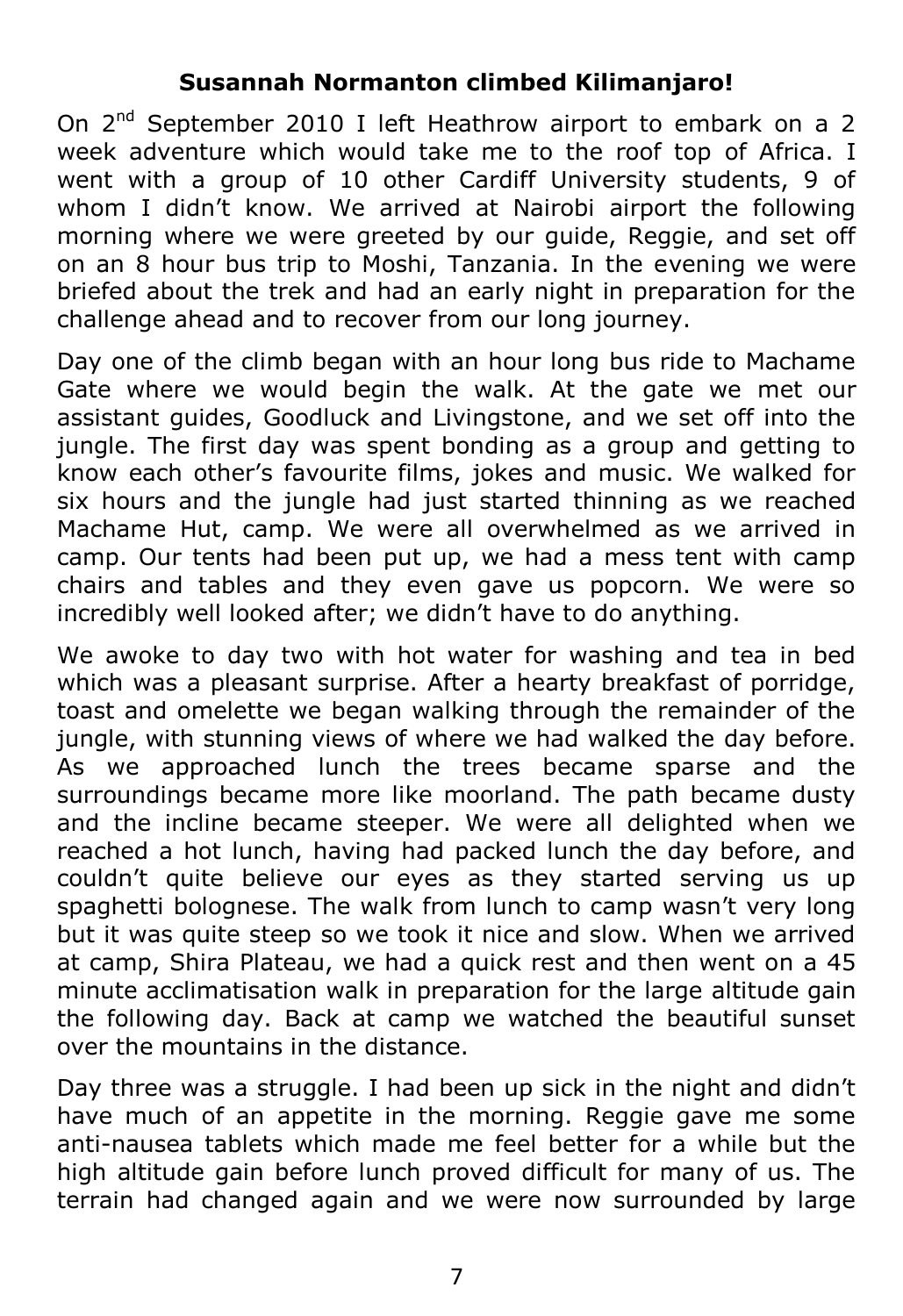rocks with hardly any plants. Lunch was at Lava Tower, 4600m. It was very cold and even started snowing at one point. After lunch it

was all downhill to camp and as we approached we could see the very daunting path we would be taking the following morning, straight up the side of the valley, known as the Barranco Wall. When we arrived at Barranco camp we all put lots of layers on as the cold night was setting in. After dinner we had an early night, it being our last full night's sleep before reaching the summit.

Day four began with tackling the Barranco Wall. We spent the first part of the morning scrambling which I thoroughly enjoyed, mainly because it made a change from walking. We had to have a lot of stops as we got stuck in a traffic jam of porters, also heading up the mountain. As we reached the top of the wall we stopped for a group photo with the summit in the background. The path was then downhill and the terrain became like a desert. We were all excited when we saw the camp for lunch but as we approached, were bitterly disappointed when we came to the massive Karanga Valley. Going down the valley was very steep and quite hard work. We had a short break at the bottom then went back up the other side to lunch. The two hour walk after lunch to Barafu camp was cold and cloudy, it wasn't very enjoyable and most of us had started getting headaches from the altitude. When we arrived at camp we had dinner, which we hardly ate because of a lack of appetite due to the altitude, then Reggie briefed us about summit day. He told us all to take time to pray to God to keep us safe and help us get to the top. We went to bed early to get as much sleep as possible before the 11.30pm wake up call.

Day 5, summit day, began with breakfast at midnight, which we couldn't bring ourselves to eat. When we were all ready to go we set off in the dark with our head torches on. The altitude made breathing difficult so we walked very slowly and took regular breaks. We walked up a scree hill for hours and it felt like every two steps I took, I slid back down three. It was very demotivating and mentally and physically challenging, although I never thought I wouldn't get to the top. We split into different groups so we could go at our own pace. After being sick a couple more times I started to feel a bit better. Breathing became increasingly more difficult and for every step we took we were breathing in and out once. As the sun rose we could see the stunning views although it was quite cloudy at ground level so we couldn't see the bottom. We could also see where we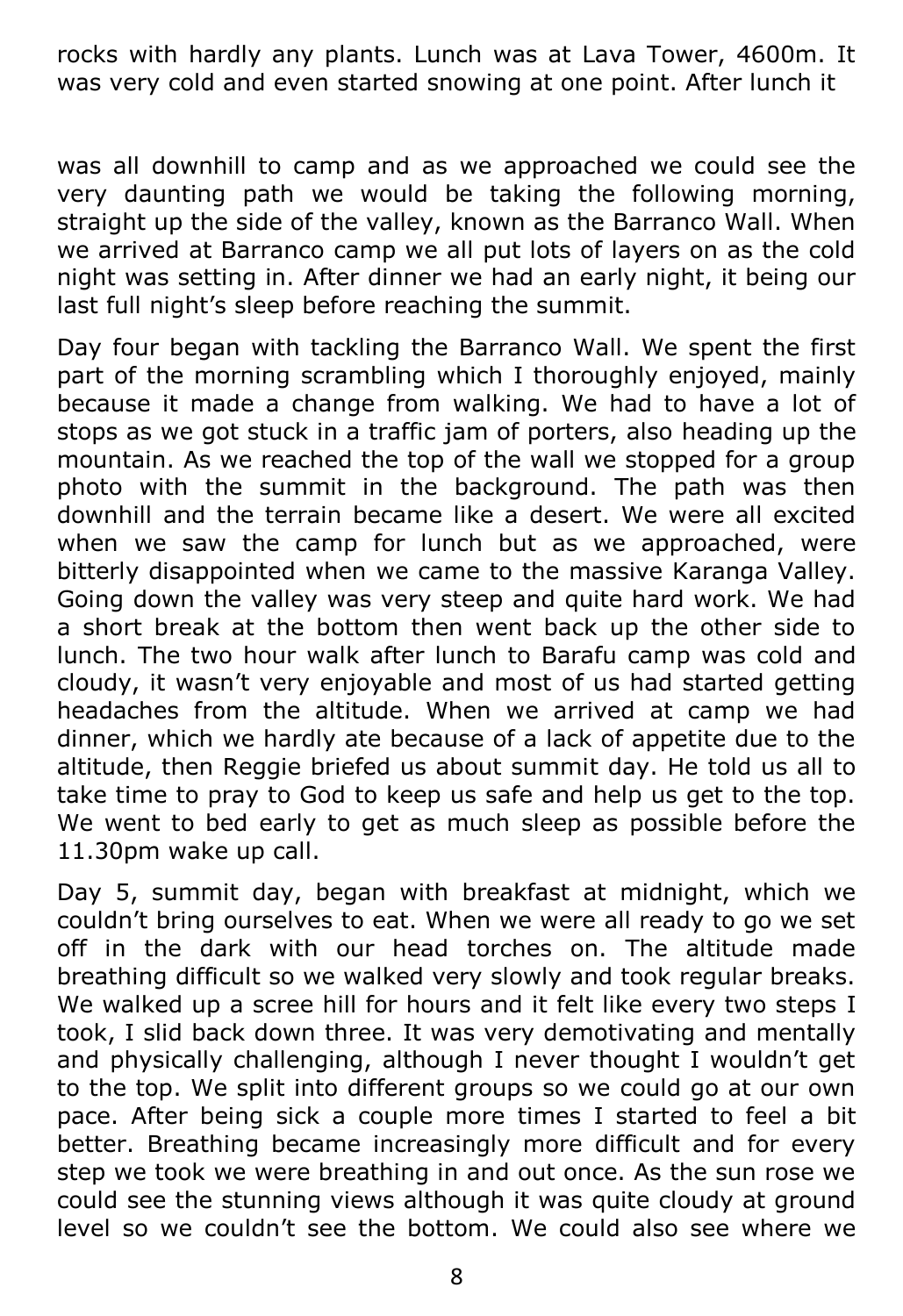still had to go, which didn't look too far, but seemed to take forever. The walk up to Stella Point was the hardest bit for me. It was still a scree hill and I had already walked about seven hours with only four hours sleep so I was very tired. I took a quick break after about every five steps. When I reached Stella Point I was very relieved and enjoyed sitting down for a while. I was mostly glad that the scree hill was over. At this point we were an hour away from the summit so I was determined to carry on. I powered on up the hill and because it wasn't scree anymore, I didn't stop as regularly for breaks. The views were incredible. There were huge glaciers on one side of the ridge and on the other side was desert. I had been walking on my own most of the way from Stella Point but as I got closer to the summit I caught up with a guy from our group. We had a short break and then as we walked over the brow of a hill we could see the sign. I was so overwhelmed and thankful to God that I had made it I was fighting back the tears. As we reached the sign I was welcomed with huge hugs by some of the girls who were already there. We posed for lots of photos and promptly headed back down so as not to get acute mountain sickness. A few other members of the group had been very ill coming up the mountain and we weren't sure if they were going to make it to the top. We were all delighted when we met them still coming up the mountain as we were on the way down. I was so pleased for them as they had really struggled and it was such an achievement for them to make it to the top. It was just a shame we weren't allowed to go back to the summit to have a group photo. We had a quick break again at Stella point then headed back down the scree hill. I find it hard to go downhill anyway because I have a bad knee and poor balance but the scree made it ten times harder and my headache was getting increasingly worse. One of our assistant guides, Goodluck, told me to wait behind as the rest of the group went ahead then he took my arm and ran down the hill, dragging me down alongside him. When we got back to Barafu camp we had a short sleep to recover and were given lunch which, again, we hardly touched. We were all relieved when the other group members arrived at camp and we shared in their joy as they told us they reached the top. After lunch we were supposed to be walking another three hours to Mweka camp, but having already walked for 13 hours and with three members of the group being very ill, Reggie told us we only had to walk another hour and a half to Millennium camp. The path after lunch was quite a gentle decline so the walk to camp wasn't too strenuous. After dinner we all went to bed, exhausted.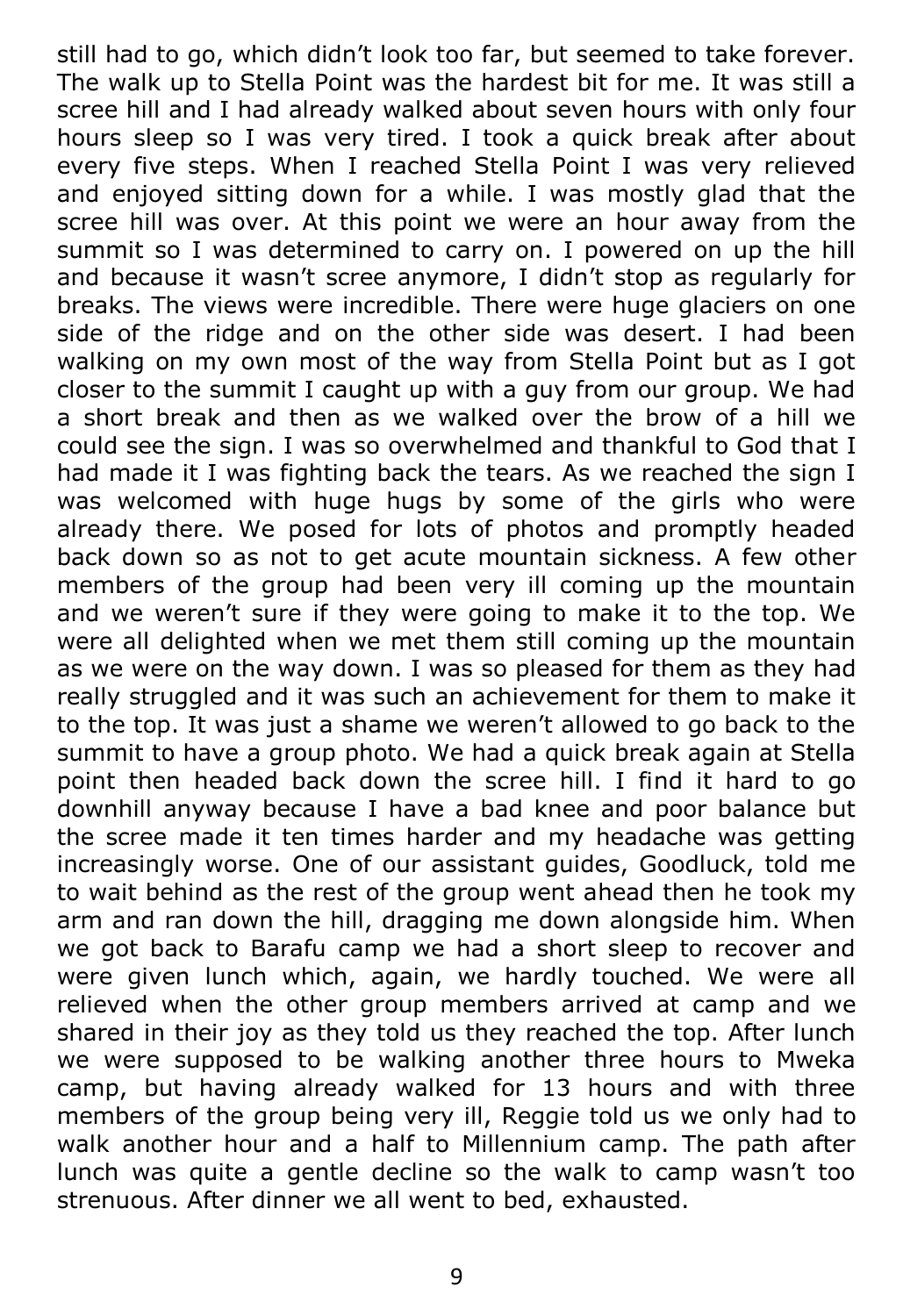Day 6 was the final descent day. After breakfast all our porters, guides, chefs and waiters gathered together and sang to us. It was a great experience and I couldn't get the songs out of my head for days. The path down to Mweka Gate took us back through the jungle. With the altitude becoming less of a problem we all started chatting again and even singing a little bit. It was an enjoyable walk and it was nice to be back together as a group. As we got deeper into the jungle Goodluck told us we might see some monkeys. After a while we hadn't seen any and the porters coming up had told us they hadn't seen any lower down the mountain either. Morale was quite low because we were getting fed up of all the walking and we all really wanted to see some monkeys. I prayed to God that we would see some, just to raise the spirits of the group, and literally five seconds later we saw about six monkeys jumping between the trees. The rest of the walk down to the gate took ages but when we finally got to the bottom a sense of relief and accomplishment easily outweighed the fatigue. After signing in and saying a massive thank you and goodbye to everyone who had helped us get up the mountain, we got back on the bus and headed back to the hotel. Reggie returned to the hotel later in the afternoon to present us all with our certificates. Having hardly eaten for three days, we ordered takeaway pizza to the hotel and enjoyed spending the evening sat out together and not being cold.

After a day of rest in Moshi, seven of us went on a three day safari. The first day was at the Tarangire National Park. We saw zebras, cheetahs, a leopard, giraffes, lions, elephants and lots more. It was definitely one of the best days of my life so far. It was incredible to see wild animals in their natural habitats, and to be able to get so close to them. The second day of safari was at the Ngorogoro Conservation Area. We started the day by visiting a Maasai tribe. It was really interesting to see how they live and it was great fun when we got to join in with their dancing. After that, we headed down into the crater. We saw a lot more of what we had seen the day before and also some hippos, a hyena, buffalo, and really far in the distance, two rhinos. Day three was at Lake Manyara National Park. We saw a lot more birds and monkeys than we had on the two previous days. We saw a hornbill feeding its young and kingfishers catching fish. After lunch we headed back to Moshi.

After safari the rest of the group travelled to Zanzibar but me and my friend stayed in Moshi for another two days as we had to come home early to go back to uni. On the first day we went souvenir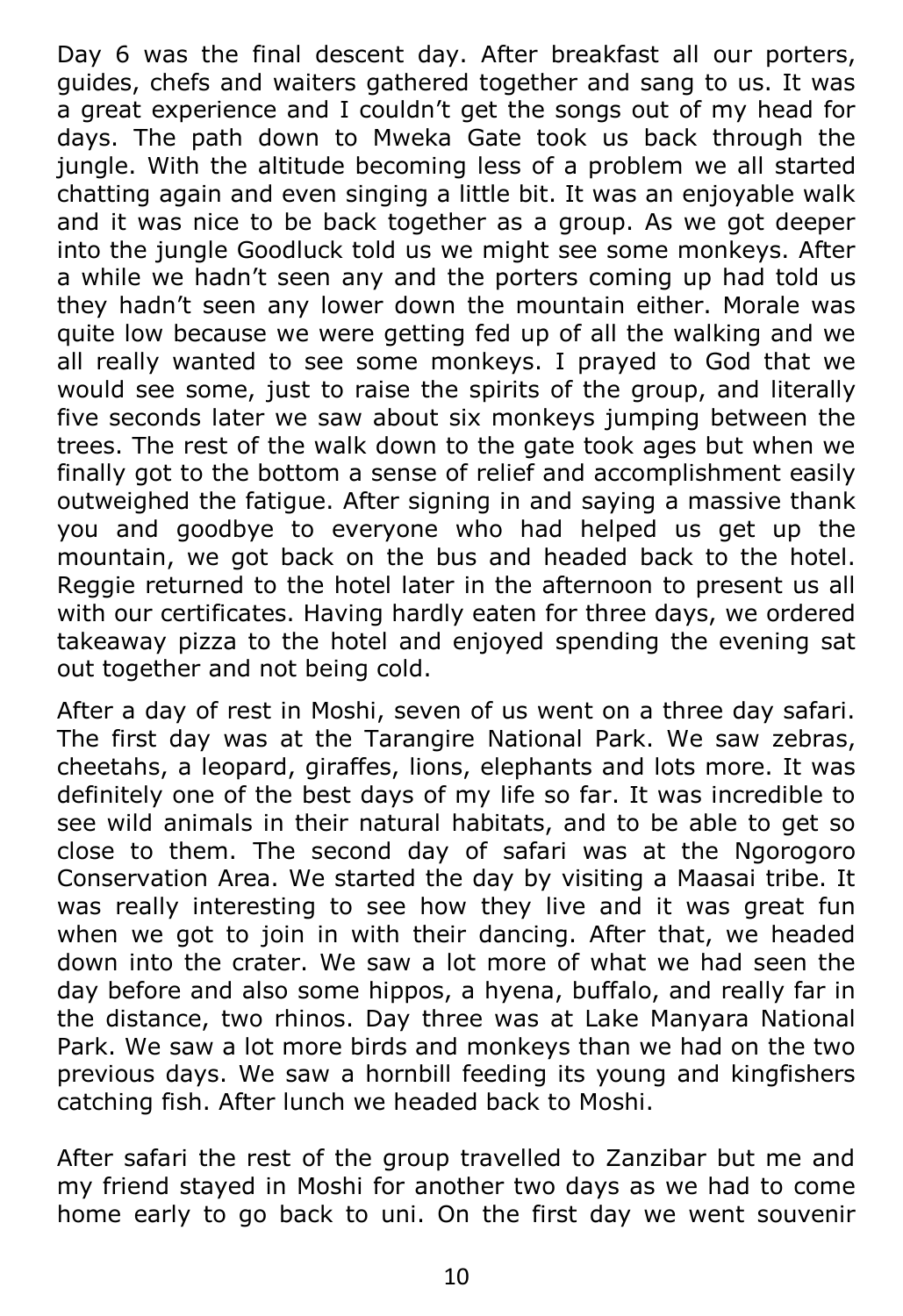shopping and visited a church. We had seen a church that said they had daily mass at 4.30. When we arrived the gates were closed but there was a nun outside and she showed us another way in. She met some people that she knew and they told her she was too late and mass had already finished. There was a community church next to the one we had planned to go to which had people piling in so we decided to go there instead. The service was all in Swahili so we didn't understand a word. The greeting was awesome. People were coming up to us and giving us high fives and welcoming us into their church. The singing too was incredible. They did it all without musical accompaniment and they didn't have any hymn books. The passion in their singing was so great, we could feel how much they loved God and it made us feel God's love too. They started singing the Swahili version of "How Great Thou Art", so we sang along in English, which made us feel a bit more involved. We didn't have a clue what the sermon was about but every now and then people in the congregation would shout "Amen" or make some sort of noise so it was clearly a passionate subject.

On our final day in Tanzania we went on a day trip to the Marangu waterfalls. We went for a paddle in the water and posed for photos for the local school children. My flip-flop broke as I slipped off a rock but I was amazed by the local's hospitality as the cafe owner let me borrow his own flip-flops to walk back to town to buy some new ones.

I was very sad to leave Tanzania. I could have easily stayed out there forever and will definitely be returning once I graduate as a physiotherapist. I have decided that I want to travel the world as a physiotherapist as there are so many incredible places to visit in the world and so many people to help.

I have raised nearly £3000 for the day centres for disabled children in Nepal. Thank you so much for sponsoring me and helping me raise such an incredible amount! **Susannah**